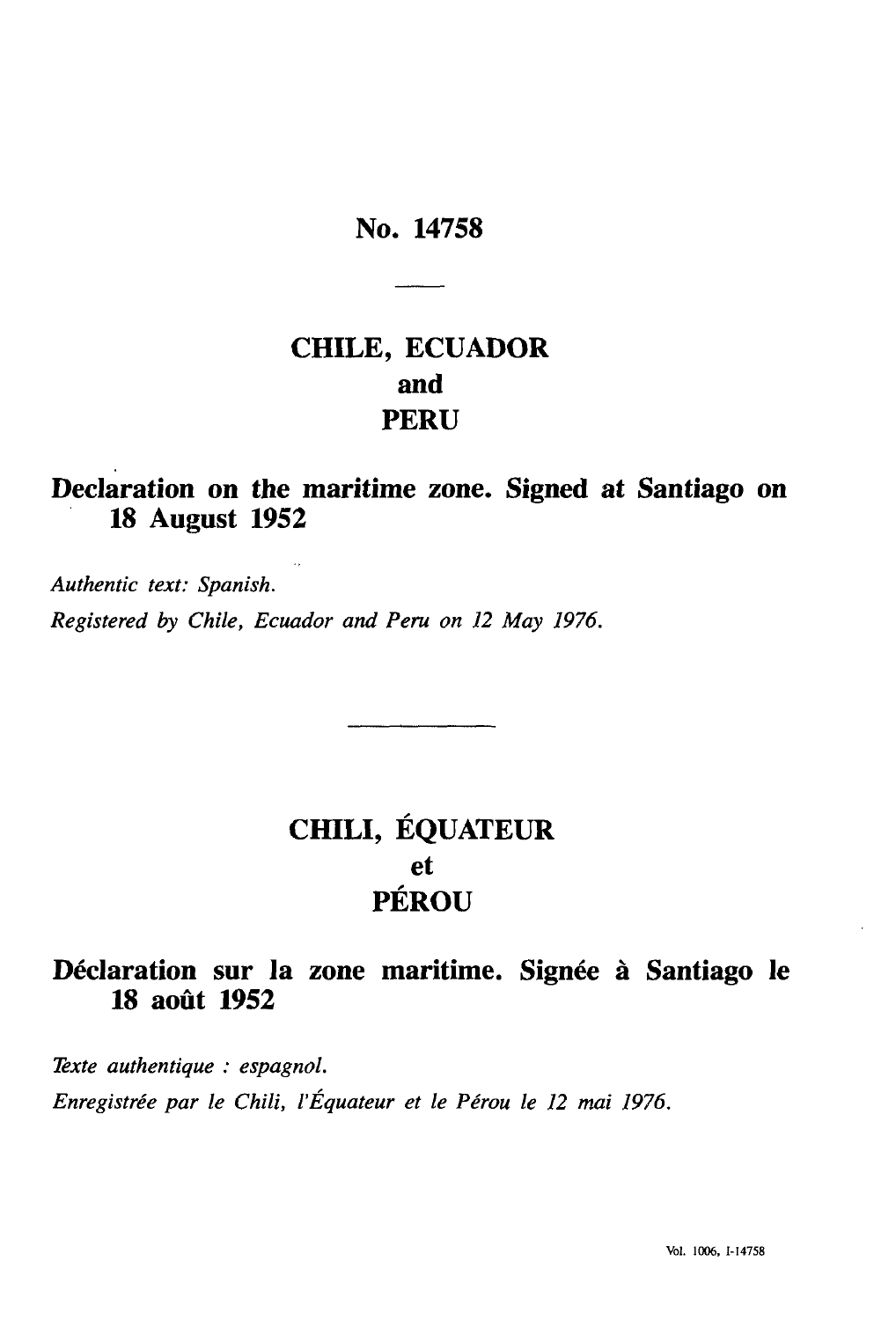[TRANSLATION — TRADUCTION]

#### DECLARATION<sup>1</sup> ON THE MARITIME ZONE

1. Governments have the obligation to ensure for their peoples the necessary conditions of subsistence, and to provide them with the resources for their economic development.

2. Consequently, they are responsible for the conservation and protection of their natural resources and for the regulation of the development of these resources in order to secure the best possible advantages for their respective countries.

3. Thus, it is also their duty to prevent any exploitation of these resources, beyond the scope of their jurisdiction, which endangers the existence, integrity and conservation of these resources to the detriment of the peoples who, because of their geographical situation, possess irreplaceable means of subsistence and vital economic resources in their seas.

In view of the foregoing considerations, the Governments of Chile, Ecuador and Peru, determined to conserve and safeguard for their respective peoples the natural resources of the maritime zones adjacent to their coasts, formulate the following Declaration:

I) The geological and biological factors which determine the existence, conserva tion and development of marine fauna and flora in the waters along the coasts of the countries making the Declaration are such that the former extension of the territorial sea and the contiguous zone are inadequate for the purposes of the conservation, development and exploitation of these resources, to which the coastal countries are entitled.

II) In the light of these circumstances, the Governments of Chile, Ecuador and Peru proclaim as a norm of their international maritime policy that they each possess exclusive sovereignty and jurisdiction over the sea along the coasts of their respective countries to a minimum distance of 200 nautical miles from these coasts.

III) The exclusive jurisdiction and sovereignty over this maritime zone shall also encompass exclusive sovereignty and jurisdiction over the seabed and the subsoil thereof.

IV) In the case of island territories, the zone of 200 nautical miles shall apply to the entire coast of the island or group of islands. If an island or group of islands belonging to one of the countries making the declaration is situated less than 200 nautical miles from the general maritime zone belonging to another of those countries, the maritime zone of the island or group of islands shall be limited by the parallel at the point at which the land frontier of the States concerned reaches the sea.

This declaration shall be without prejudice to the necessary limitations to the exercise of sovereignty and jurisdiction established under international law to allow innocent and inoffensive passage through the area indicated for ships of all nations.

VI) For the application of the principles contained in this Declaration, the Governments of Chile, Ecuador and Peru hereby announce their intention to sign agreements or conventions which shall establish general norms to regulate and protect hunting and fishing within the maritime zone belonging to them, and to regulate and co-

<sup>&</sup>lt;sup>1</sup> Came into force on 18 August 1952 by signature.